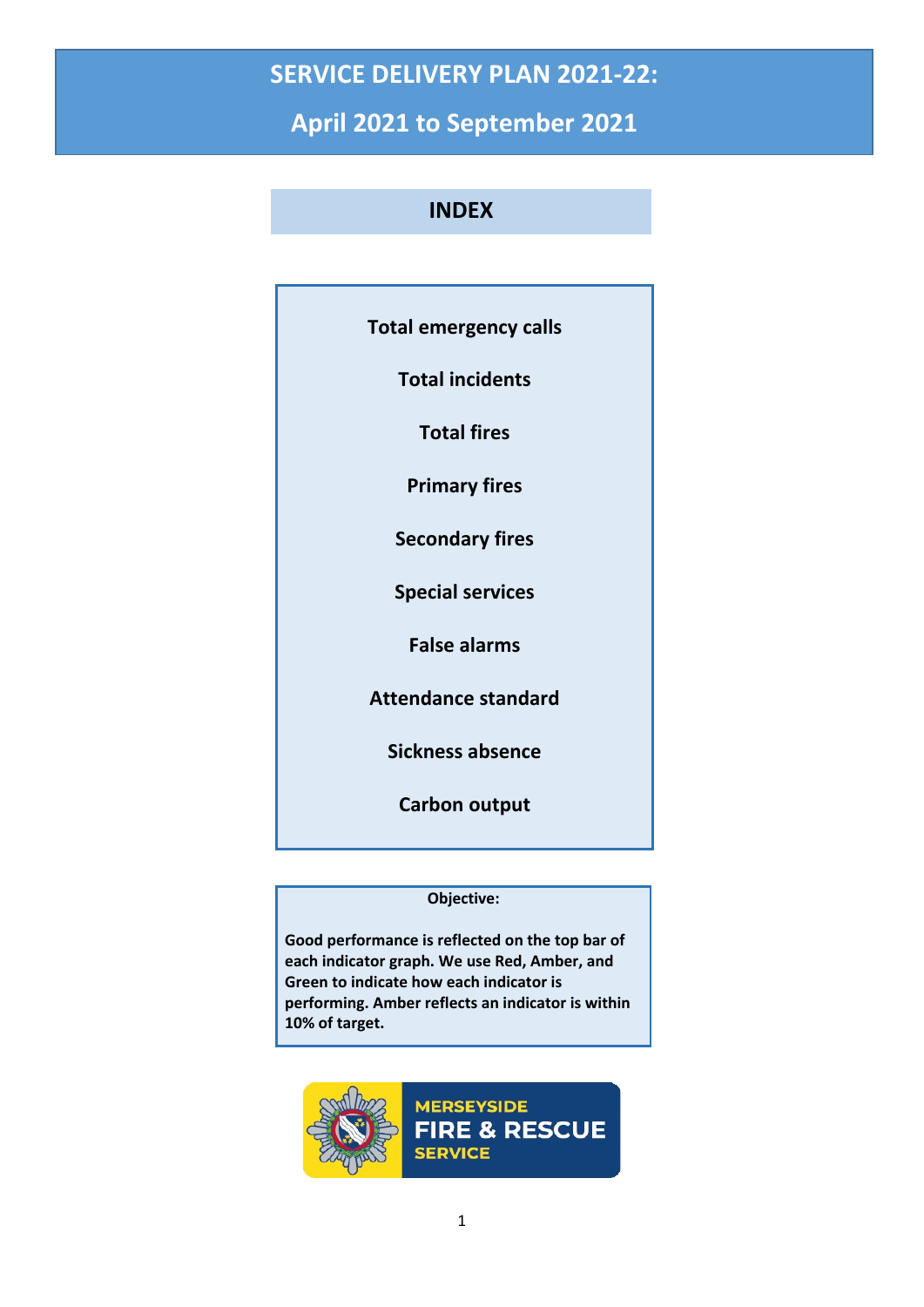

## **BENCHMARK INDICATORS**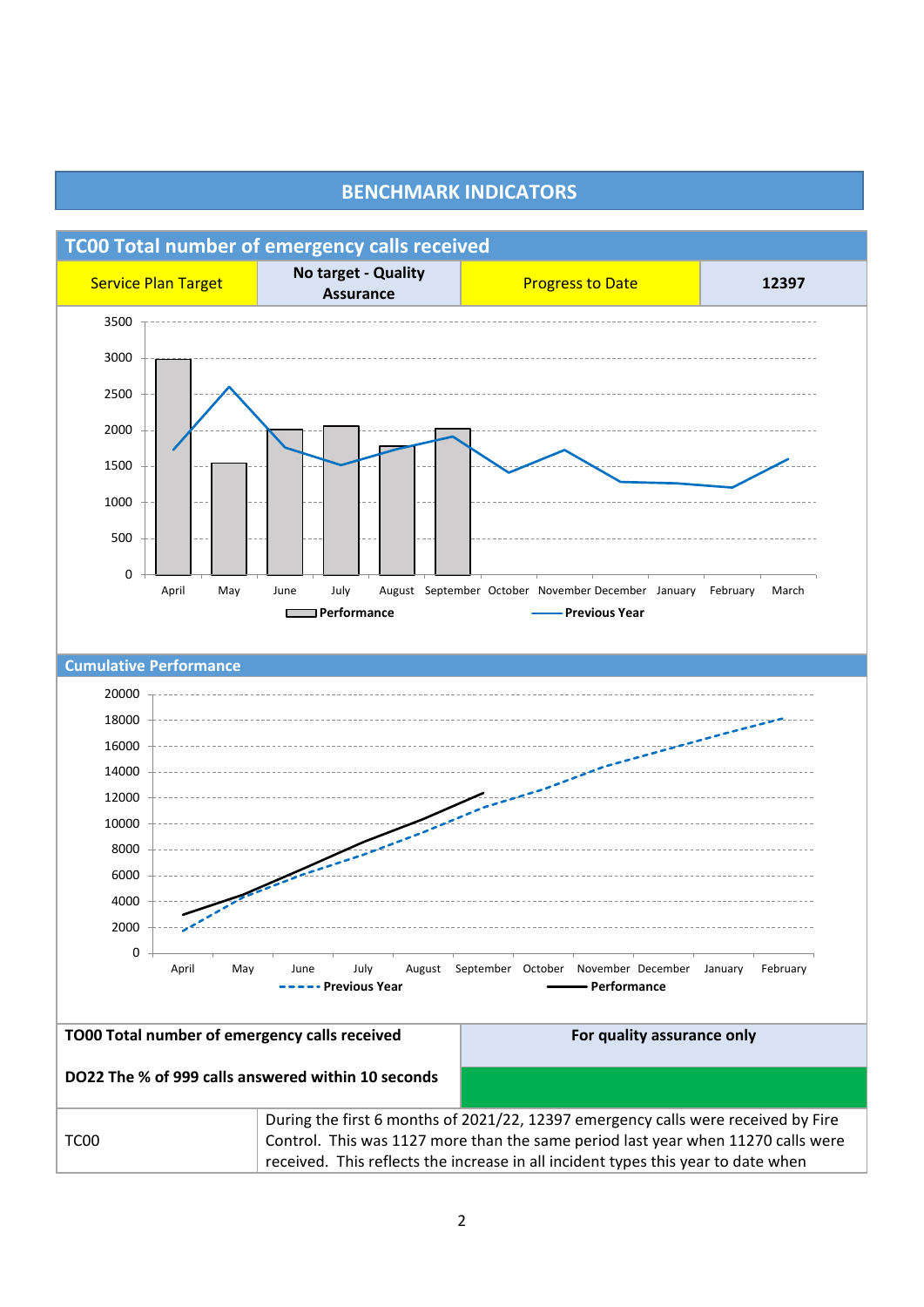|                  | compared to 2020/21 - when Covid restrictions were in place for much of the period,<br>meaning the majority of Merseyside residents spent more time at home.<br>There has been a significant increase in the support we have provided NWAS over<br>the period due to COVID and NWAS operation at REAP Level 4.<br>This indicator does not have a target it is monitored for quality assurance only. |
|------------------|-----------------------------------------------------------------------------------------------------------------------------------------------------------------------------------------------------------------------------------------------------------------------------------------------------------------------------------------------------------------------------------------------------|
| DO <sub>22</sub> | Cumulatively 97.3% of 999 calls were answered within 10 seconds. This is better<br>performance than the 95% target.                                                                                                                                                                                                                                                                                 |

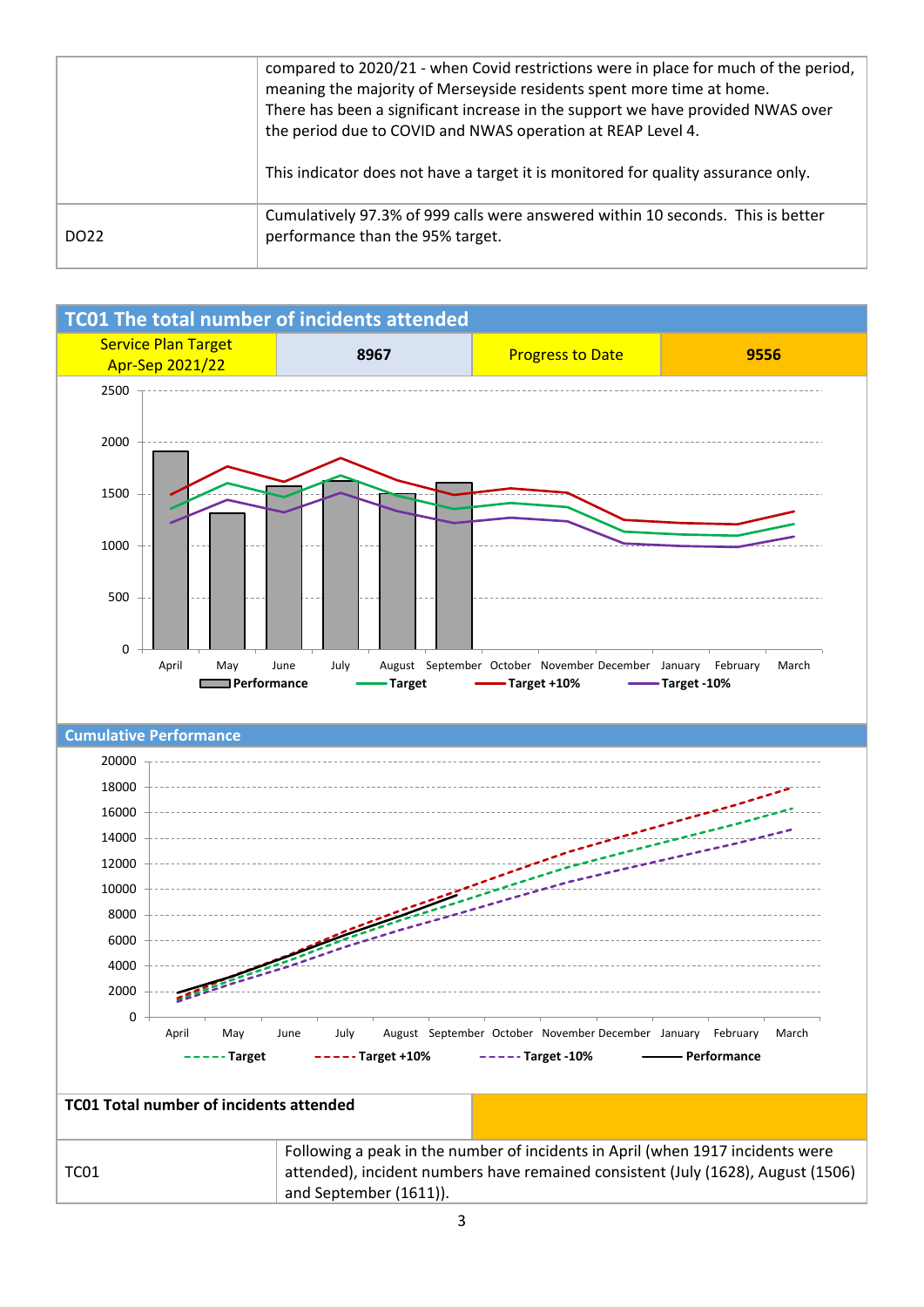| Cumulatively, there have been 9556 incidents attended, compared to 8572 for the<br>same period of 2020/21 - an increase of 984 incidents, or 11.5%.                                                                                                                          |
|------------------------------------------------------------------------------------------------------------------------------------------------------------------------------------------------------------------------------------------------------------------------------|
| All incident types have increased during 2021/22, this is partially due to the Covid<br>restrictions during 2020/21. This performance was within 10% of target for this<br>period (8967).<br>There has been a significant increase in the support we have provided NWAS over |
| the period due to COVID and NWAS operation at REAP Level 4.                                                                                                                                                                                                                  |

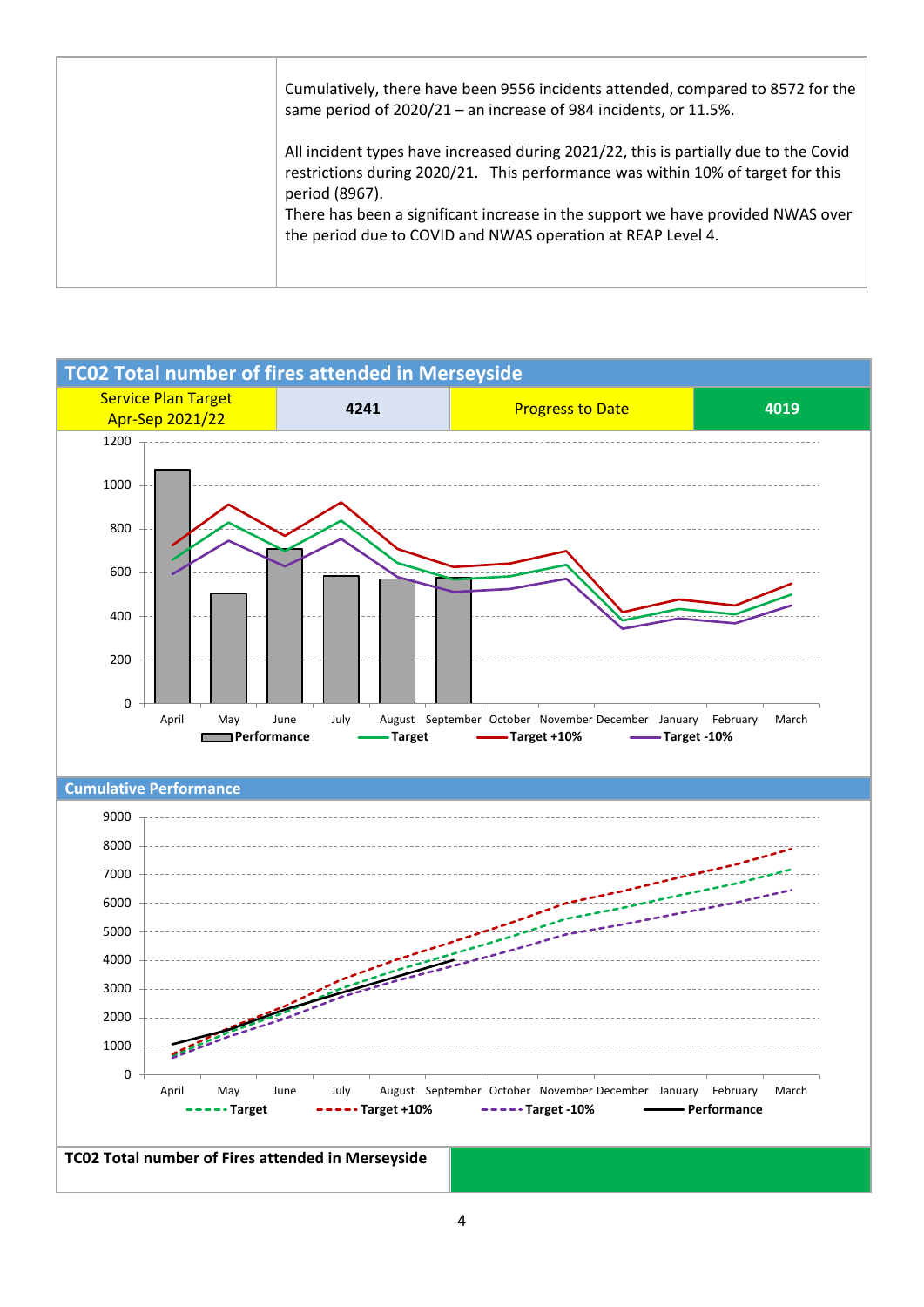| Crews attended 4019 fires during the first half of 2021/22. This is 449 more than  |
|------------------------------------------------------------------------------------|
| the equivalent period of 2020/21 (3570), though less than the cumulative target of |
| 4241.                                                                              |
| Despite Merseyside being under restrictions for the majority of quarter 1, there   |
| were 1072 fires during April and 710 during June. Since then, incident numbers     |
| have remained relatively consistent with approximately 570 per month. Arson        |
| teams and high visibility patrols alongside our targeted prevention work has seen  |
| the Service perform well this quarter.                                             |
|                                                                                    |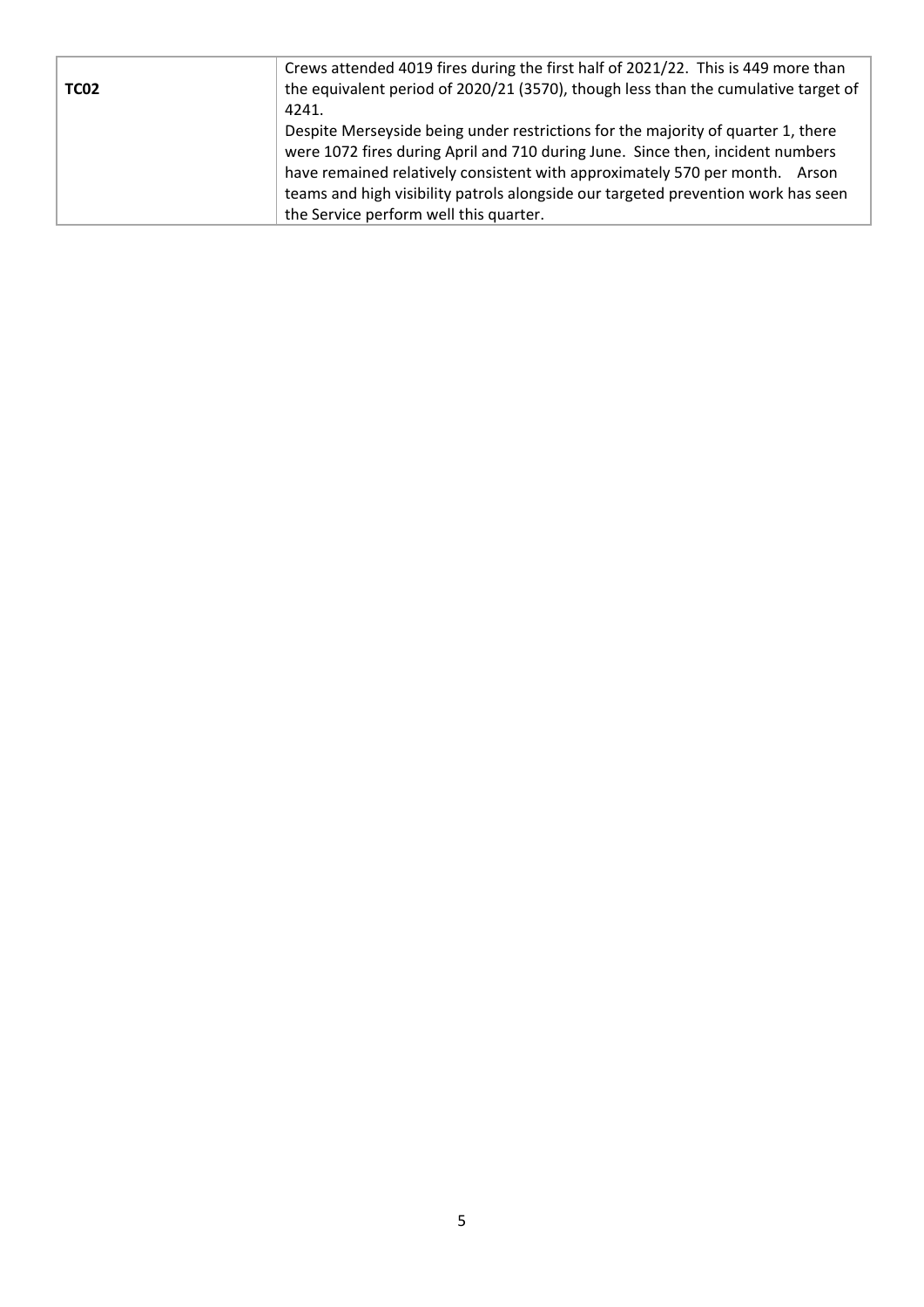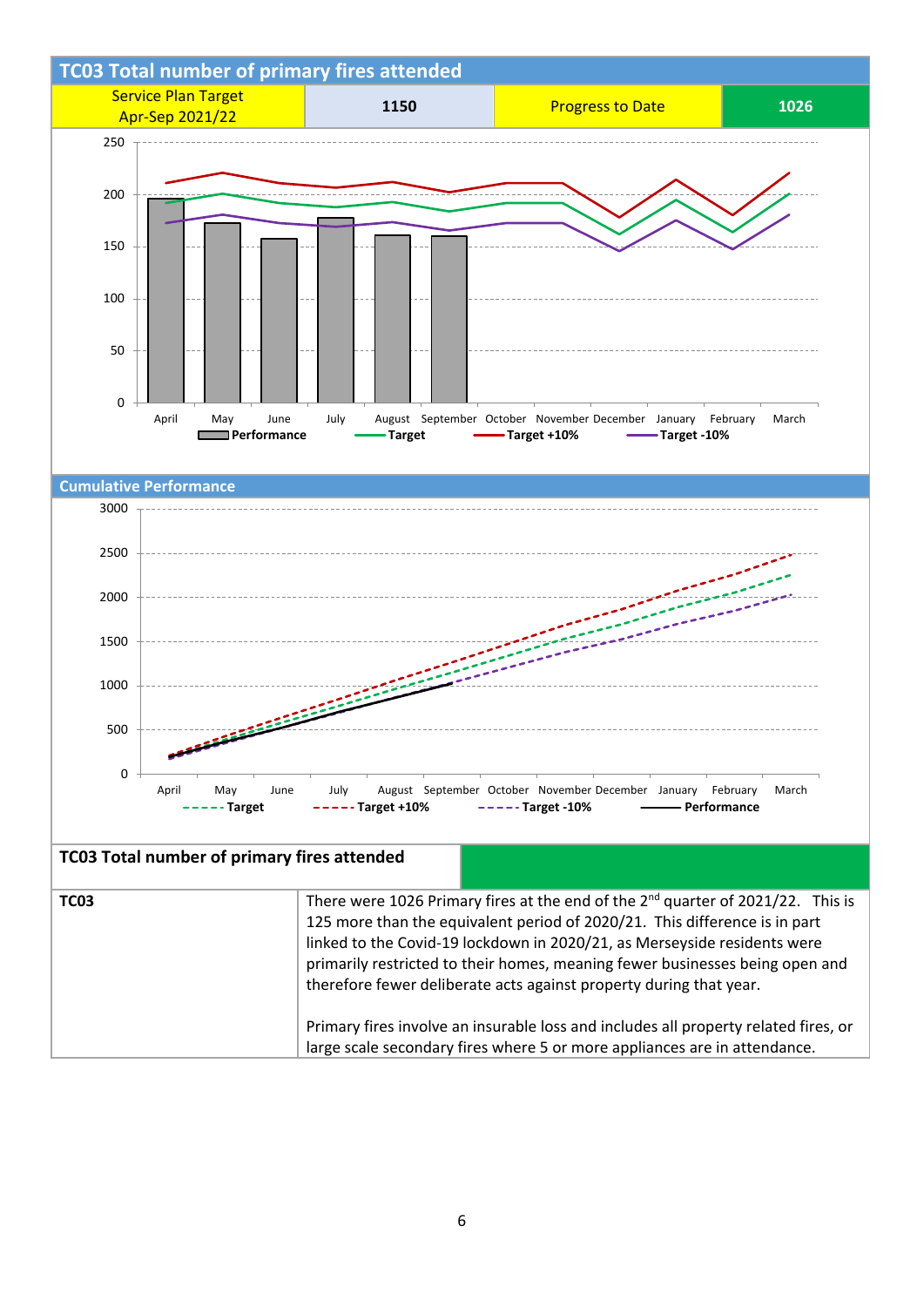|                  | DC11 Number of accidental dwelling fires             |                                                                                                                                                                                                                                 |                                                                                                                                                                                       |                             |  |
|------------------|------------------------------------------------------|---------------------------------------------------------------------------------------------------------------------------------------------------------------------------------------------------------------------------------|---------------------------------------------------------------------------------------------------------------------------------------------------------------------------------------|-----------------------------|--|
|                  |                                                      | DC12 Number of fatalities in accidental dwelling fires                                                                                                                                                                          |                                                                                                                                                                                       |                             |  |
|                  | DC13 Number of injuries in accidental dwelling fires |                                                                                                                                                                                                                                 |                                                                                                                                                                                       |                             |  |
|                  |                                                      | DC14 Number of deliberate dwelling fires in occupied properties                                                                                                                                                                 |                                                                                                                                                                                       |                             |  |
|                  |                                                      | DC15 Number of deliberate dwelling fires in unoccupied properties                                                                                                                                                               |                                                                                                                                                                                       |                             |  |
|                  |                                                      | DC16 Number of deaths occurring in deliberate dwelling fires                                                                                                                                                                    |                                                                                                                                                                                       |                             |  |
|                  |                                                      | DC17 Number of injuries occurring in deliberate dwelling fires                                                                                                                                                                  |                                                                                                                                                                                       |                             |  |
|                  |                                                      | <b>COMMENTARY:</b>                                                                                                                                                                                                              |                                                                                                                                                                                       |                             |  |
| <b>DC11</b>      |                                                      | accidental dwelling fires.                                                                                                                                                                                                      | Accidental dwelling fires (419) achieved the cumulative target (422) for the year to date. This<br>performance is higher than the same period of 2020/21, when crews had attended 383 |                             |  |
| <b>DC12</b>      | 2.                                                   | There have been no fatalities in accidental dwelling fires during 2021/22 to the end of quarter                                                                                                                                 |                                                                                                                                                                                       |                             |  |
| <b>DC13</b>      |                                                      | There have been 28 injuries in Accidental Dwelling Fires, which is 3 fewer than quarter 2<br>2020/21. Whilst there has been an increase in Accidental Dwelling Fire incidents, the<br>opposite is true in relation to injuries. |                                                                                                                                                                                       |                             |  |
| <b>DC14</b>      |                                                      | Deliberate dwelling fires in occupied property (66) is below target (68) and 9 fewer than at<br>this time in 2020 (75).                                                                                                         |                                                                                                                                                                                       |                             |  |
| <b>DC15</b>      | 2020/21 (12).                                        |                                                                                                                                                                                                                                 | Deliberate fires in unoccupied properties (13) is over target (11), though still consistent with                                                                                      |                             |  |
| <b>DC16 DC17</b> |                                                      | have been none since May).                                                                                                                                                                                                      | There have been no (0) fatalities in the deliberate dwelling fires to date and 3 injuries (there                                                                                      |                             |  |
|                  |                                                      | <b>DC11 Number of accidental fires in dwellings</b>                                                                                                                                                                             |                                                                                                                                                                                       |                             |  |
|                  | <b>Service Plan Target</b><br>Apr-Sep 2021/22        | 422                                                                                                                                                                                                                             | <b>Progress to Date</b>                                                                                                                                                               | 419                         |  |
| 1000             |                                                      |                                                                                                                                                                                                                                 |                                                                                                                                                                                       |                             |  |
| 900              |                                                      |                                                                                                                                                                                                                                 |                                                                                                                                                                                       |                             |  |
| 800              |                                                      |                                                                                                                                                                                                                                 |                                                                                                                                                                                       |                             |  |
| 700              |                                                      |                                                                                                                                                                                                                                 |                                                                                                                                                                                       |                             |  |
| 600              |                                                      |                                                                                                                                                                                                                                 | $-2$                                                                                                                                                                                  |                             |  |
| 500              |                                                      |                                                                                                                                                                                                                                 |                                                                                                                                                                                       |                             |  |
| 400              |                                                      |                                                                                                                                                                                                                                 |                                                                                                                                                                                       |                             |  |
| 300              |                                                      |                                                                                                                                                                                                                                 |                                                                                                                                                                                       |                             |  |
| 200              |                                                      |                                                                                                                                                                                                                                 |                                                                                                                                                                                       |                             |  |
| 100              |                                                      |                                                                                                                                                                                                                                 |                                                                                                                                                                                       |                             |  |
| 0                |                                                      |                                                                                                                                                                                                                                 |                                                                                                                                                                                       |                             |  |
|                  | June<br>Apr<br>May<br>-- Target                      | July<br>Aug<br>Sept<br>$---$ Target +10%                                                                                                                                                                                        | Oct<br>Nov<br>Dec<br>Jan<br>$---$ Target -10%                                                                                                                                         | Feb<br>Mar<br>- Performance |  |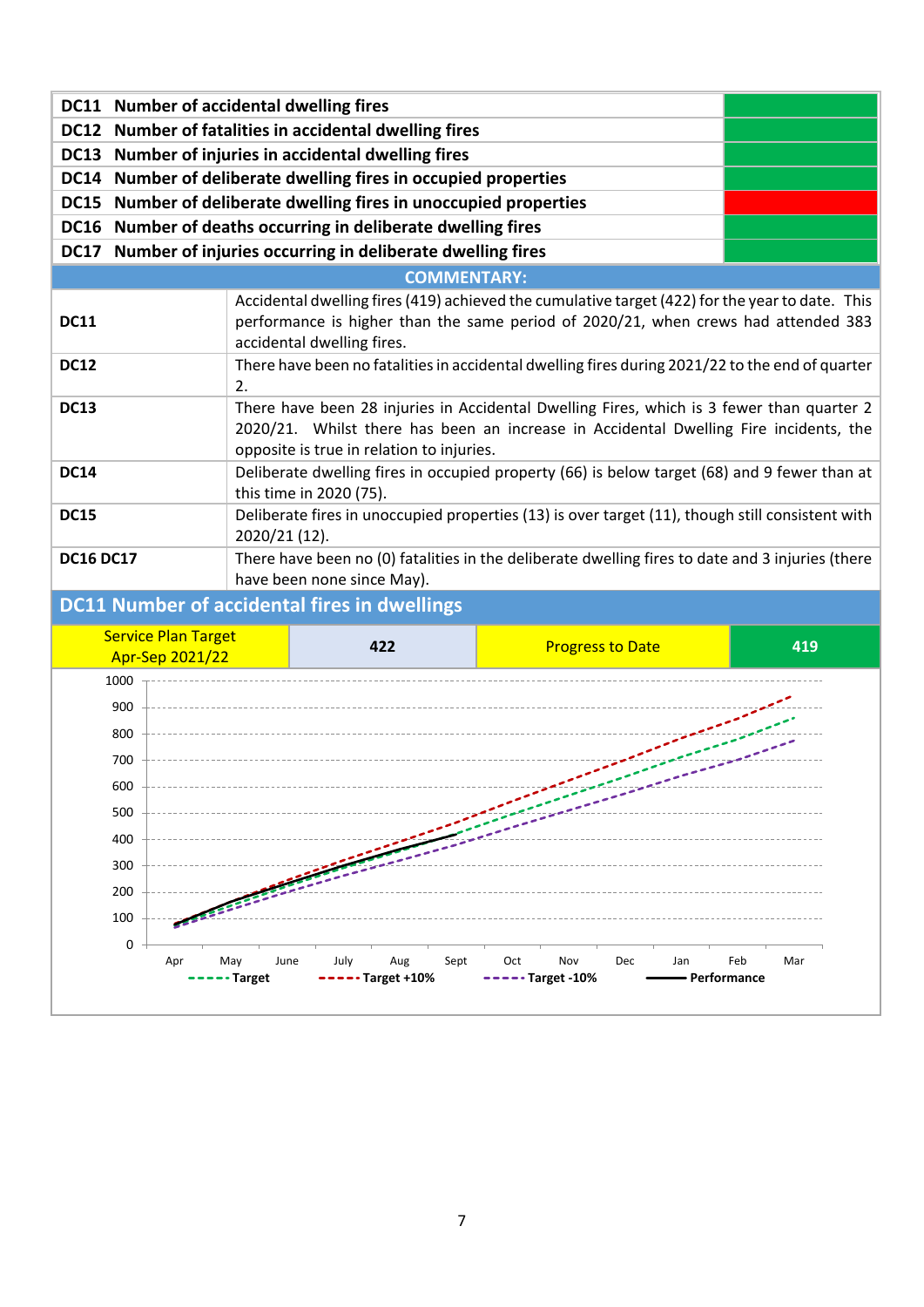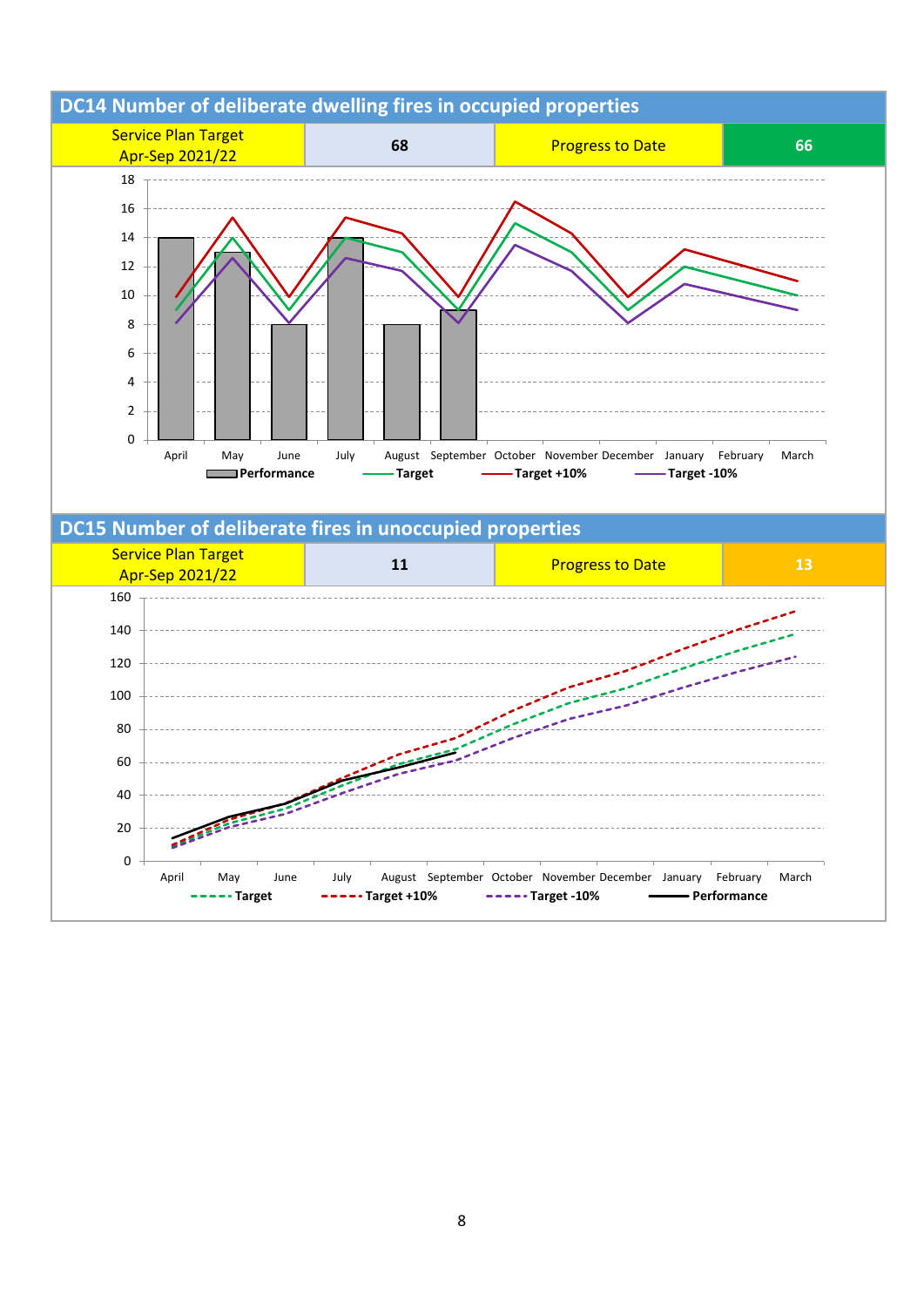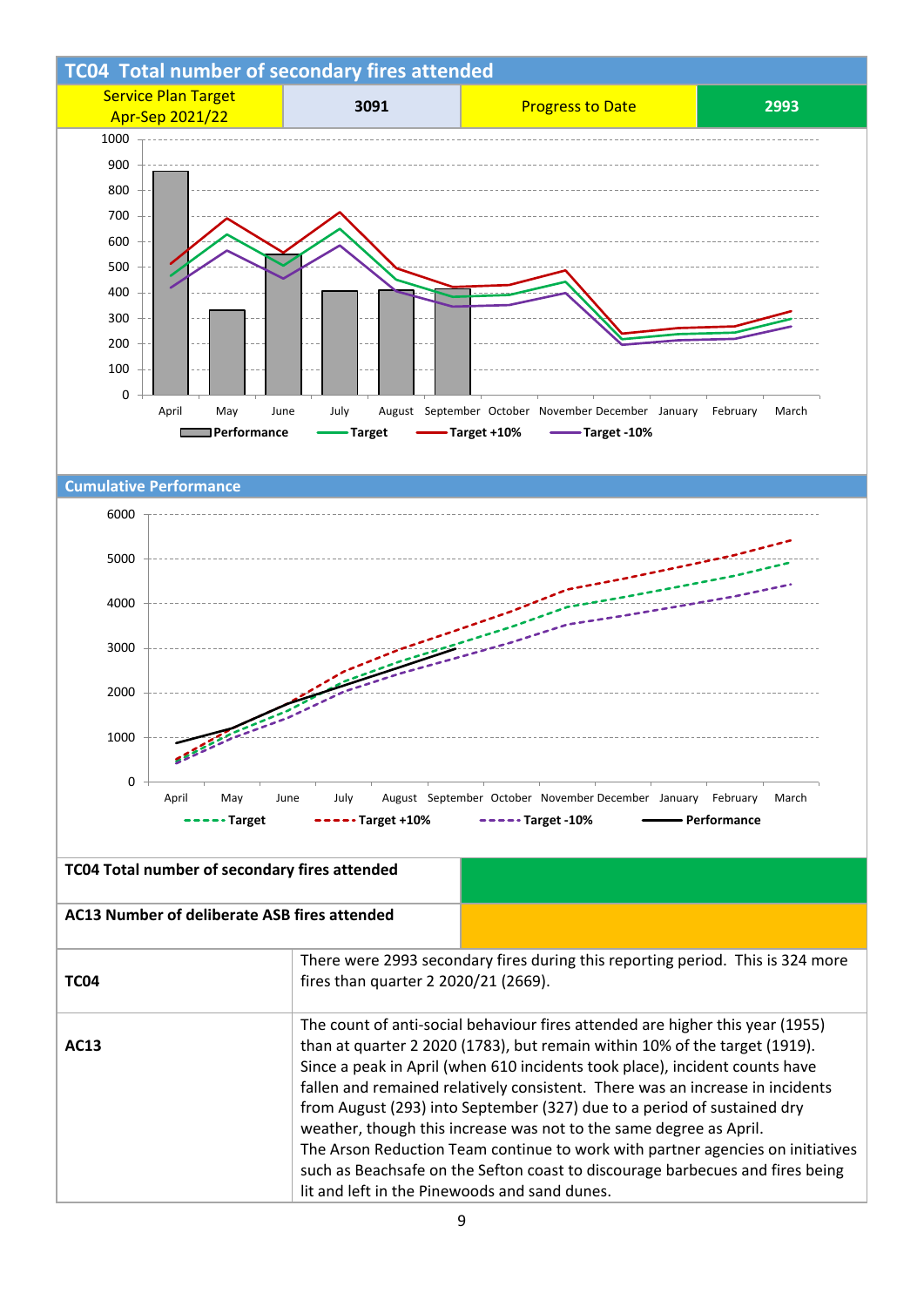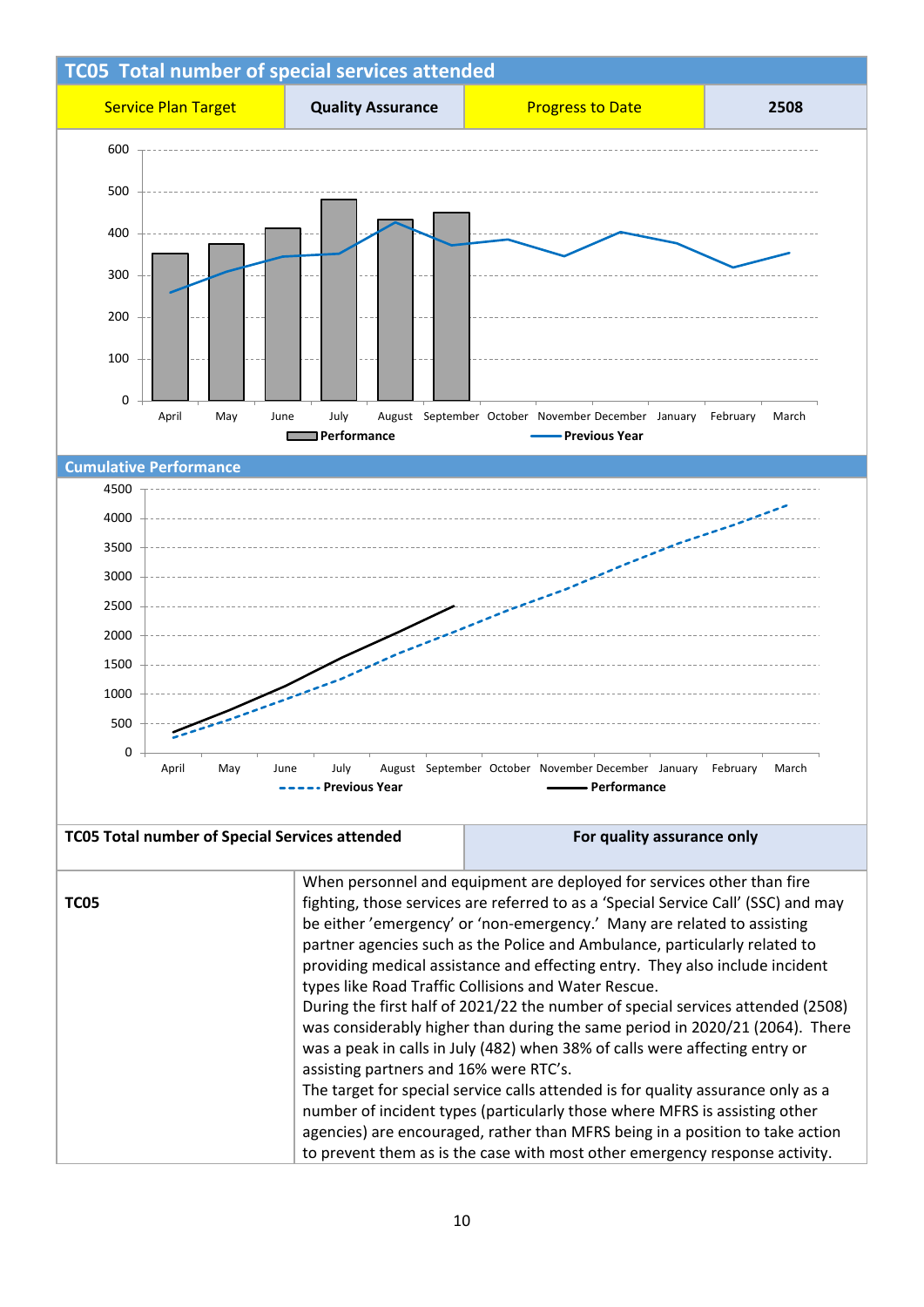| <b>RC11</b> | The number of Road Traffic Collisions attended at the end of Quarter 2 (385) is<br>far higher than at the equivalent period of 2020/21 (167), this is likely due to<br>Covid 19 lockdown restrictions. |
|-------------|--------------------------------------------------------------------------------------------------------------------------------------------------------------------------------------------------------|
| <b>RC12</b> | Sadly, there have been 10 fatalities in RTC's attended by MFRS and 139 injuries                                                                                                                        |
| <b>RC13</b> | again considerably higher than this period in 2020/21.                                                                                                                                                 |

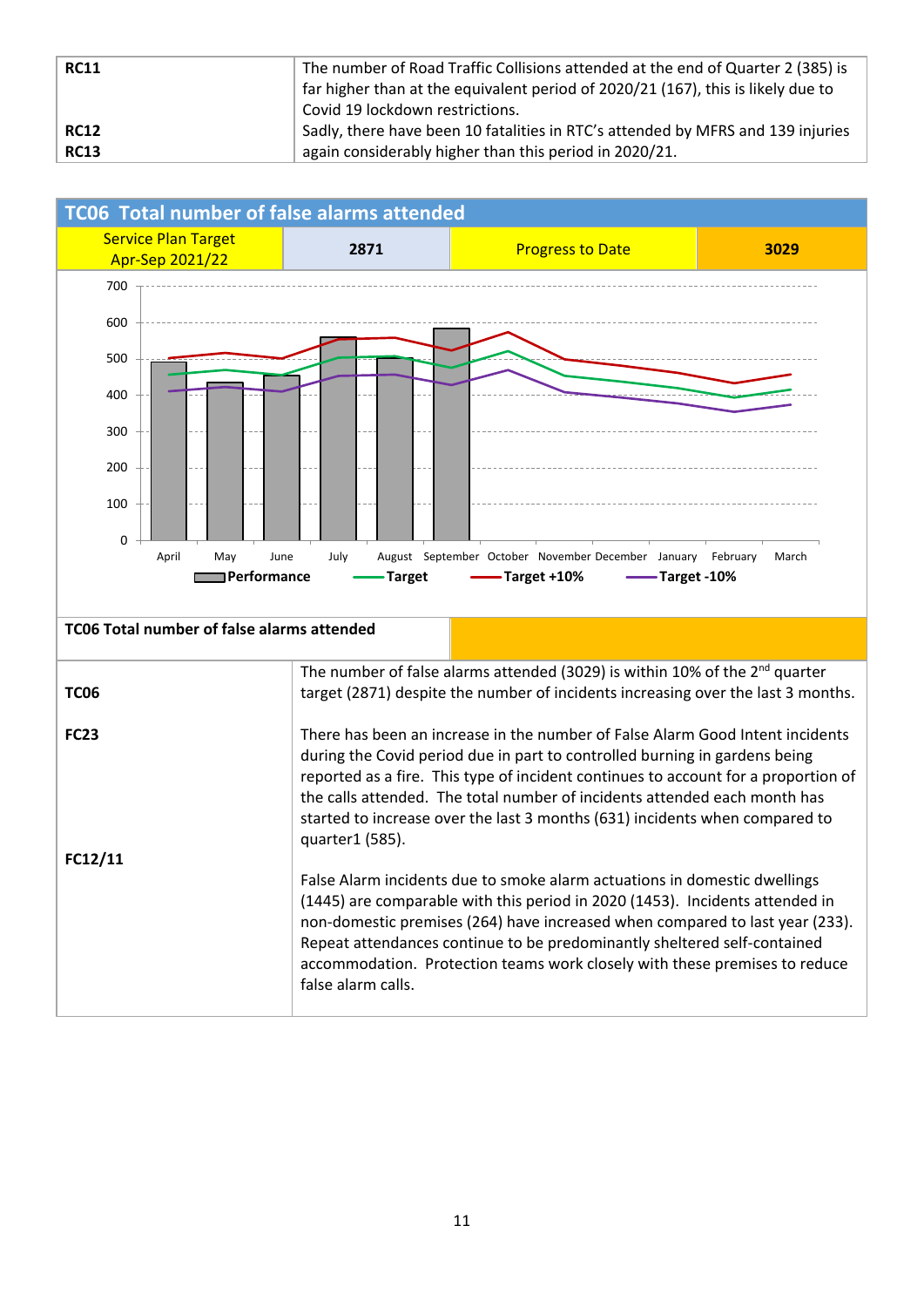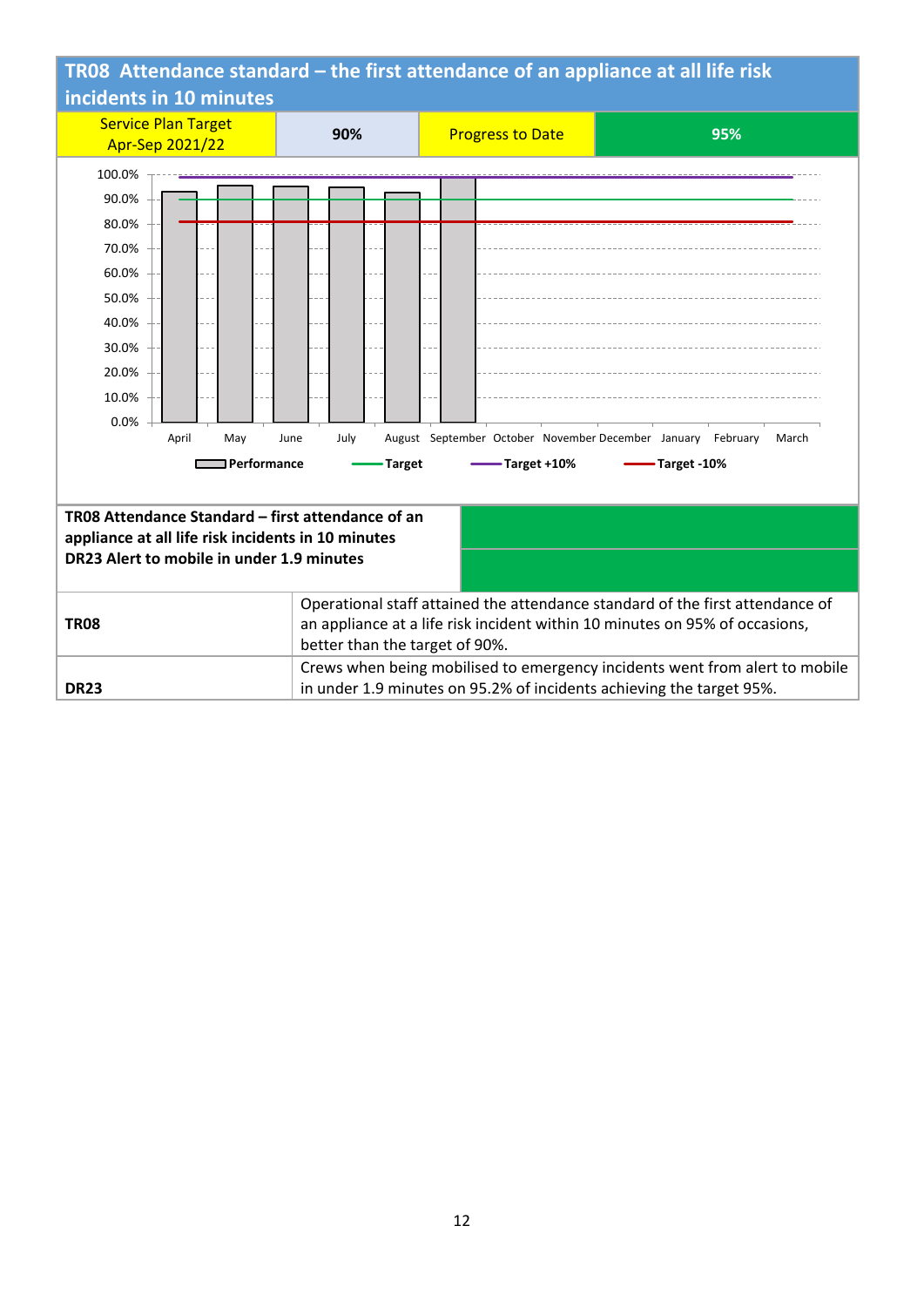| TD09 The % of available shifts lost to sickness absence, all personnel                                                |                                                                                                   |                                                                                                                                             |              |                                                                           |  |
|-----------------------------------------------------------------------------------------------------------------------|---------------------------------------------------------------------------------------------------|---------------------------------------------------------------------------------------------------------------------------------------------|--------------|---------------------------------------------------------------------------|--|
| <b>Service Plan Target</b><br>Apr-Sep 2021/22                                                                         | 4%                                                                                                | <b>Progress to Date</b>                                                                                                                     |              | 4.50%                                                                     |  |
| 6.0%                                                                                                                  |                                                                                                   |                                                                                                                                             |              |                                                                           |  |
| 5.0%                                                                                                                  |                                                                                                   |                                                                                                                                             |              |                                                                           |  |
| 4.0%                                                                                                                  |                                                                                                   |                                                                                                                                             |              |                                                                           |  |
| 3.0%                                                                                                                  |                                                                                                   |                                                                                                                                             |              |                                                                           |  |
| 2.0%                                                                                                                  |                                                                                                   |                                                                                                                                             |              |                                                                           |  |
| 1.0%                                                                                                                  |                                                                                                   |                                                                                                                                             |              |                                                                           |  |
| 0.0%                                                                                                                  |                                                                                                   |                                                                                                                                             |              |                                                                           |  |
| April<br>May<br>Performance                                                                                           | June<br>July<br>Target                                                                            | August September October November December January                                                                                          | -Target +10% | February<br>March<br>-Target -10%                                         |  |
|                                                                                                                       |                                                                                                   |                                                                                                                                             |              |                                                                           |  |
|                                                                                                                       |                                                                                                   | <b>COMMENTARY:</b>                                                                                                                          |              |                                                                           |  |
| TD09 The % of available shifts lost to sickness absence, all                                                          |                                                                                                   |                                                                                                                                             |              |                                                                           |  |
| personnel                                                                                                             |                                                                                                   |                                                                                                                                             |              |                                                                           |  |
| WD11 The % of available shifts lost to sickness absence per<br>wholetime equivalent GREY book (operational) personnel |                                                                                                   |                                                                                                                                             |              |                                                                           |  |
| WD12 The % of available shifts lost to sickness absence per                                                           |                                                                                                   |                                                                                                                                             |              |                                                                           |  |
| wholetime equivalent GREEN & RED book (non uniformed)                                                                 |                                                                                                   |                                                                                                                                             |              |                                                                           |  |
| personnel                                                                                                             |                                                                                                   |                                                                                                                                             |              |                                                                           |  |
| <b>TD09</b>                                                                                                           |                                                                                                   |                                                                                                                                             |              | Overall sickness among all staff at 4.50% shifts lost to sickness absence |  |
|                                                                                                                       | exceeds the 4% target. For this period during 2020 performance against                            |                                                                                                                                             |              |                                                                           |  |
|                                                                                                                       | this indicator was 3.45%. Sickness absence has increased during each of                           |                                                                                                                                             |              |                                                                           |  |
|                                                                                                                       | the last 3 months (this reporting period). August saw 6.12% of shifts lost                        |                                                                                                                                             |              |                                                                           |  |
| among uniformed staff, this has been the highest level of sickness                                                    |                                                                                                   |                                                                                                                                             |              |                                                                           |  |
|                                                                                                                       | absence this year. If Covid 19 related absence is omitted then sickness<br>would have been 3.67%. |                                                                                                                                             |              |                                                                           |  |
| <b>WD11</b>                                                                                                           |                                                                                                   |                                                                                                                                             |              |                                                                           |  |
| <b>WD12</b>                                                                                                           |                                                                                                   | 4.56% of shifts were lost to sickness absence among uniformed staff<br>(3.48% with Covid related absence removed, this included staff self- |              |                                                                           |  |
|                                                                                                                       | isolating).                                                                                       |                                                                                                                                             |              |                                                                           |  |
|                                                                                                                       | Non-uniformed staff absence was 4.40% (3.98% without Covid 19                                     |                                                                                                                                             |              |                                                                           |  |
| absence). This exceeded the 4% target for this period.                                                                |                                                                                                   |                                                                                                                                             |              |                                                                           |  |